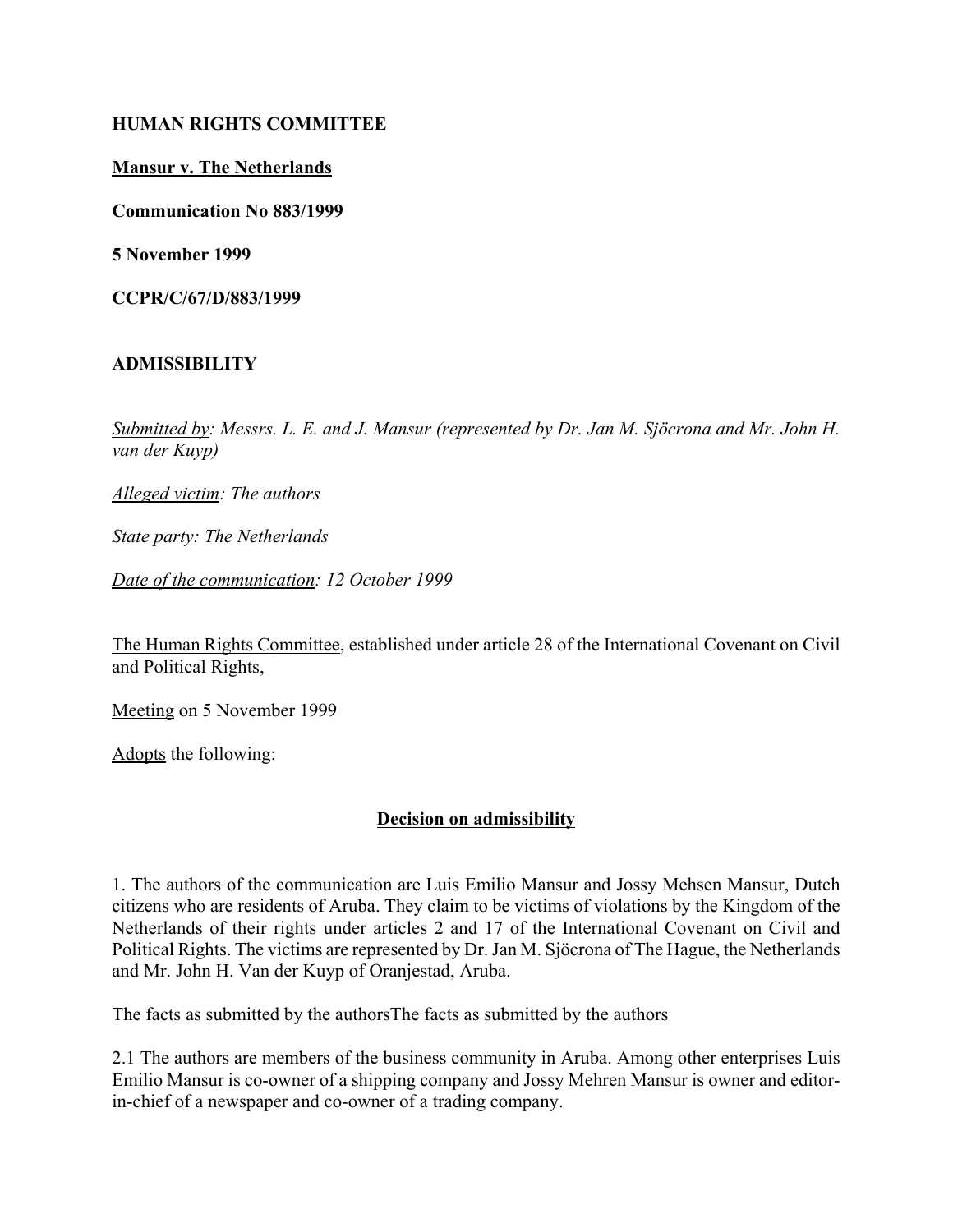2.2 Under a Royal Decree of 22 October 1994 the Interim Head of Aruban Security Service, A. Koerten, was instructed to carry out an investigation into the security and integrity of Aruba. A report on this investigation was produced on 20 April 1995, entitled *Security and Integrity of Aruba: Context and Perspective*.

2.3 The report was issued as top secret and was sent to a limited number of state officials and institutions, named in the report.

2.4 The report draws a picture of security in Aruba and mentions that foreign services fighting crime in the region are "almost unanimous in their opinion that the predominant image of the Aruban business community is one of joint services towards (laundering specialists of) regional drug cartels." The report mentions the authors by name and portrays them as criminals who were associated with criminal organizations involved in drugs trafficking, gun trafficking and laundering money obtained from criminal activities.

2.5 Despite the fact that the report was classified as top secret it was leaked to the press and its contents became public. It is not clear who leaked the report. An investigation of the leak was carried out by the Dutch Internal Security Service in which it was supposedly found that the leaked photocopy was not made from a copy in the hands of the Minister of Dutch-Antillean and Aruban Affairs or another Dutch official. The investigation report did not state of which copy the photocopy was made.

2.6 The authors claim that the allegations against them in the report are totally false and that as a result of the report becoming public their reputations were severely harmed. This led to serious damage to their business interests. They claim that by allowing the report to become public the State party violated their rights not to be subjected to unlawful attacks on their honour and reputation, protected under article 17 of the Covenant.

2.7 The authors requested the Minister of Dutch-Antillean and Aruban Affairs to disassociate himself from the report. When he refused, they initiated summary proceedings in the court of first instance in Aruba. In these proceedings they requested a declaration that the State party, the Minister of Dutch-Antillean and Aruban Affairs and the Interim Head of the Security Service of Aruba had no evidence that the authors were involved in laundering money or in fraudulent actions.

2.8 The court of first instance ruled that it had no competence to peruse the claim against the State party and that the Official Secrets Act justified refusing a remedy against the Interim Head of Security.

2.9 The authors filed an appeal against the dismissal of their summary action with the Joint Court of Justice of the Dutch Antilles and Aruba. Contrary to the judgment of the lower court this court held that the courts were competent to peruse a claim against the State party. However, the Court held that the authors had failed to demonstrate, nor make probable, that the defendants had been negligent in allowing publication of the report and that they could not be held responsible for acting in violation of article 17 of the Covenant.

2.10 The authors did not challenge the above decision before the Netherlands Supreme Court as they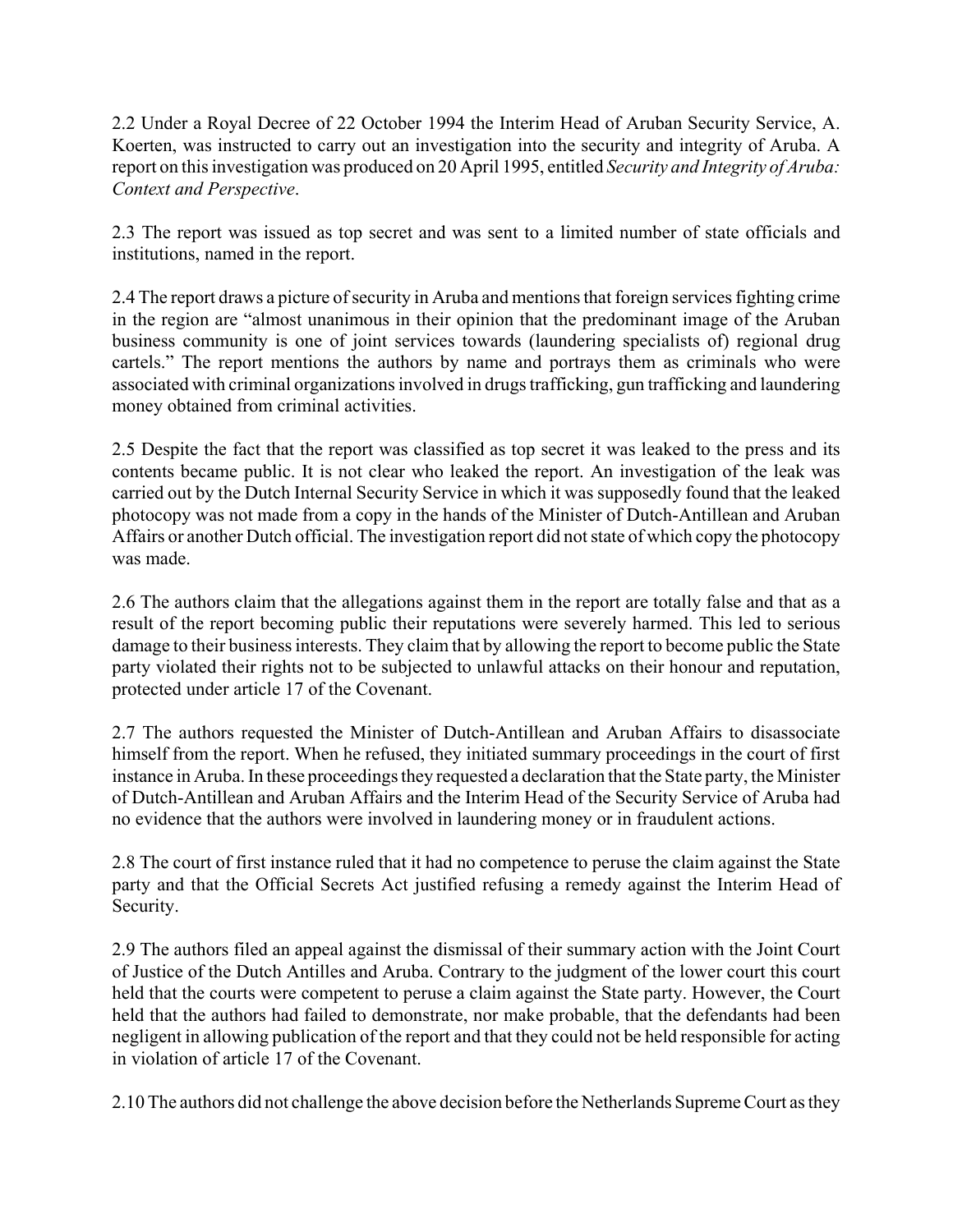were advised by a Dutch cassation attorney that they had no grounds for a successful cassation appeal.

# The author's claims

3.1 The authors claim that by not preventing publication of the information relating to them contained in the secret report the State party has violated their rights under article 17 of the Covenant. They further claim that the directives of the State party regarding classification of secret information and the requirement of the Court in the summary proceedings that the authors prove the negligence of the State party result in a violation of the duty of the State party, under article 2, paragraph 3, of the Covenant, to provide an effective remedy for violation of their rights under article 17.

3.2 The authors claim that by pursuing summary proceedings they have exhausted domestic remedies. They concede, however, that the domestic law does "offer the possibility of a civil standard procedure (before the same instance as where the summary proceedings were lost), yet going through this procedure takes up at least 4 to 6 years (in view of the existing possibilities for appeal and cassation)."

## Issues and Proceeding before the Committee

4.1 Before considering any claim contained in a communication, the Human Rights Committee must, in accordance with rule 87 of its Rules of Procedure, decide whether or not it is admissible under the Optional Protocol to the Covenant.

4.2 From the materials presented by the authors it is clear that within the framework of summary proceedings the domestic courts could not examine the factual allegations of the authors. These could only be examined in a standard civil action. The authors have conceded that they have not commenced a standard civil procedure against the State party for a remedy for the alleged attack on their honour and reputation in violation of article 17 of the Covenant. In the circumstances, the Committee cannot accept the mere assertion by the authors that the application of domestic remedies will be unreasonably prolonged. Accordingly, the communication is inadmissible under article 5, paragraph 2 (b) of the Optional Protocol.

5. The Human Rights Committee therefore decides:

 $\frac{1}{2}$ 

- (a) that the communication is inadmissible under article 5, paragraph 2 (b) of the Optional Protocol;
- (b) that this decision shall be communicated to the authors and, for information, to the State party.

<sup>\*</sup>The following members of the Committee participated in the examination of the present communication: Mr. Abdelfattah Amor, Mr. Nisuke Ando, Mr. Prafullachandra N. Bhagwati, Ms.